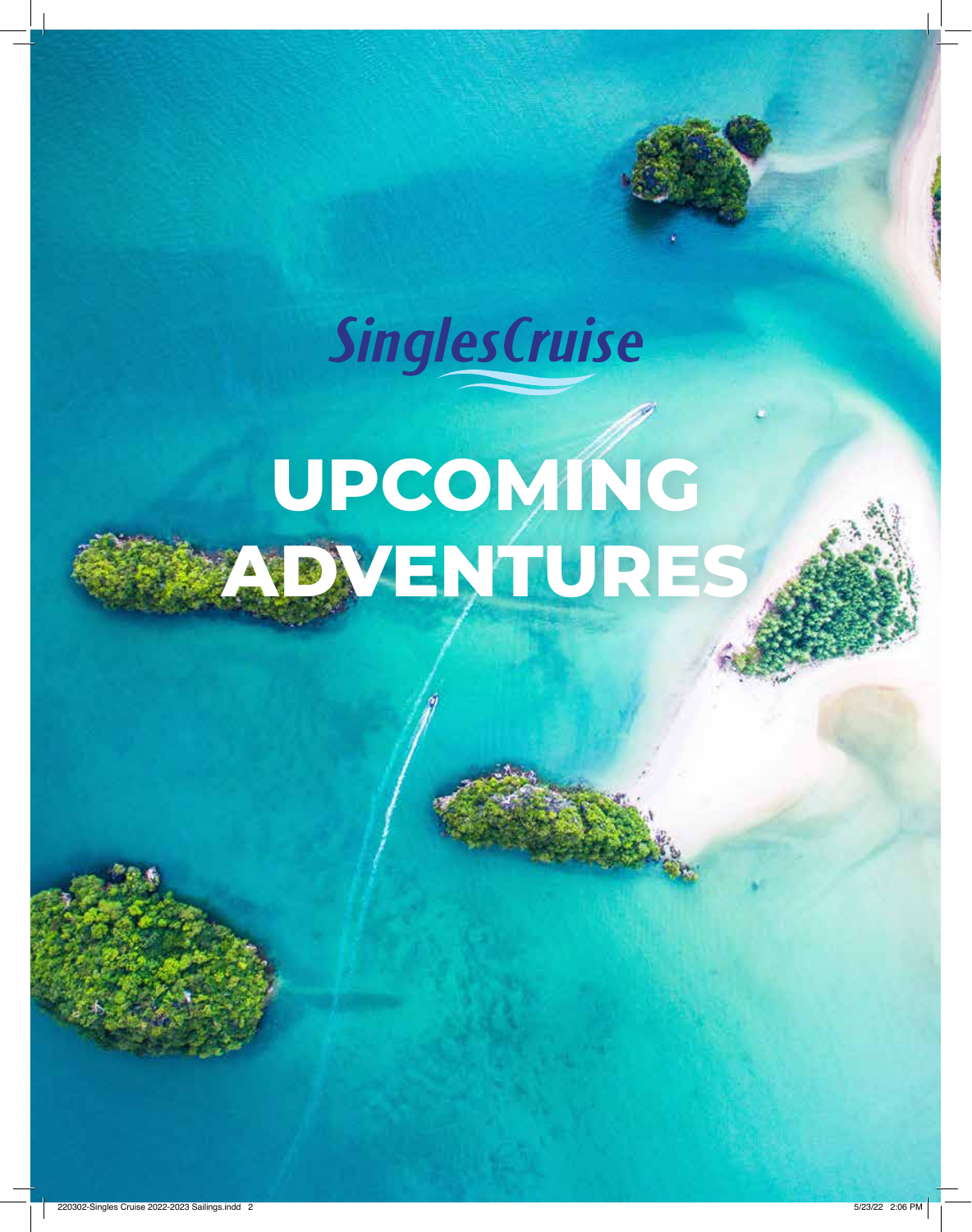

# **JUNE 2022**

### **10 Night Best of Scandinavia**

Departs Copenhagen, Denmark June 5 - 15, 2022 *Voyager of the Seas* / All Ages

PORTS: **COPENHAGEN, DENMARK • STOCKHOLM, SWEDEN • TALLINN, ESTONIA • RIGA, LATVIA • VISBY, SWEDEN • BERLIN, GERMANY • AARHUS, DENMARK • COPENHAGEN, DENMARK**

# **7 Night Eastern Caribbean**

Departs Miami, FL June 19 - 26, 2022 *Norwegian Breakaway* | All Ages

PORTS: **MIAMI, FL • PUERTO PLATA • ST THOMAS • TORTOLA • GREAT STIRRUP • MIAMI, FL**

# **JULY 2022**

#### **8 Night Eastern Caribbean & Bahamas**

Departs Ft Lauderdale, FL July 2 - 10, 2022 *Celebrity Equinox* | All Ages

PORTS: **FT LAUDERDALE, FL • SAN JUAN, PR • CHARLOTTE AMALIE, USVI • PHILIPSBURG, ST. MAARTEN • TORTOLA, BVI • NASSAU, BAHAMAS • FT. LAUDERDALE, FL**

# **AUGUST 2022**

#### **12 Night Iceland & Ireland**

Departs Amsterdam, Netherlands August 7 - 19, 2022 *Jewel of the Seas* | All Ages

PORTS: **AMSTERDAM, NETHERLANDS • AKUREYRI, ICELAND • REYKJAVIK, ICELAND • BELFAST, IRELAND • LIVERPOOL, ENGLAND • CORK, IRELAND • AMSTERDAM**

# **2 | SinglesCruise.com**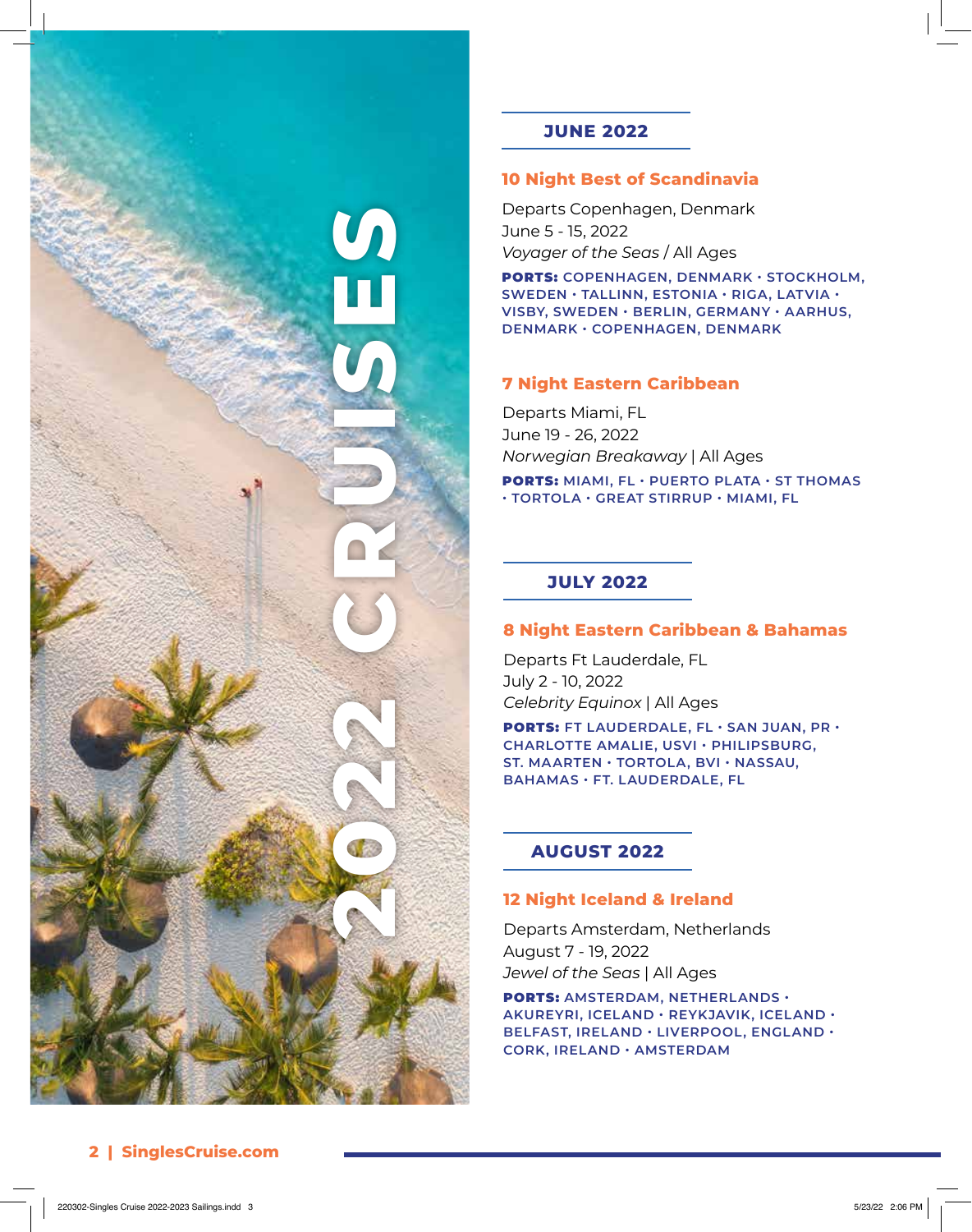# **AUGUST 2022**

#### **12 Night Iceland & Ireland**

Departs Amsterdam, Netherlands August 7 - 19, 2022 *Jewel of the Seas* | All Ages

PORTS: **AMSTERDAM, NETHERLANDS • AKUREYRI, ICELAND • REYKJAVIK, ICELAND • BELFAST, IRELAND • LIVERPOOL, ENGLAND • CORK, IRELAND • AMSTERDAM**

# **7 Night Alaska Glacier Cruise**

Departs Seattle, WA August 12 - 19, 2022 *Ovation of the Seas* | All Ages

PORTS: **SEATTLE, WA • KETCHIKAN, AK • SKAGWAY, AK • ENDICOTT ARM & DAWES GLACIER • JUNEAU, AK • VICTORIA, BC • SEATTLE, WA**

### **7 Night Hawaii from Honolulu**

Departs Honolulu, HI August 20 - 27, 2022 *Norwegian Pride of America* | All Ages

PORTS: **HONOLULU, OAHU • KAHULUI, MAUI • HILO, HAWAII • KONA, HAWAII • NAWILIWILI, KAUAI • HONOLULU, OAHU**

# **SEPTEMBER 2022**

#### **8 Night Bermuda & Perfect Day**

Departs Orlando, FL September 3 - 11, 2022 *Royal Caribbean Mariner of the Seas* | All Ages

PORTS: **ORLANDO, FL • KING'S WHARF, BERMUDA • NASSAU, BAHAMAS • PERFECT DAY AT COCOCAY • ORLANDO, FL**

#### **OCTOBER 2022**

#### **8 Night Exotic Halloween Southern Caribbean**

Departs Miami, FL October 29 - Nov 6, 2022 *Carnival Horizon* | All Ages

PORTS: **MIAMI, FL • ARUBA • CURACAO • LA ROMANA, DR • AMBER COVE, DR • MIAMI, FL**

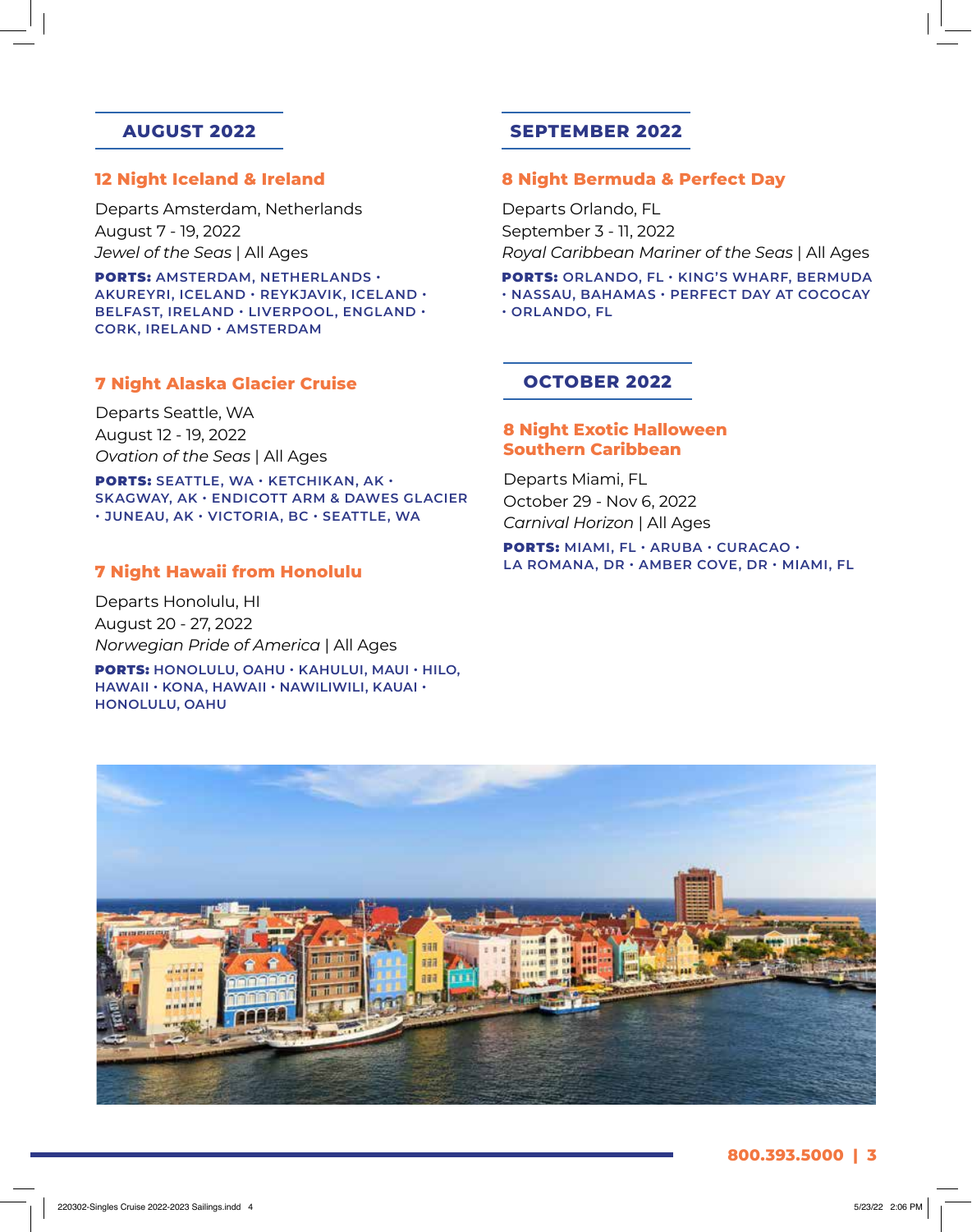# **NOVEMBER 2022**

# **14 Night Carnival Celebration Transatlantic Crossing**

Departs London, UK November 6 - 20, 2022 *Carnival Celebration* | All Ages

PORTS: **LONDON, ENGLAND • LA CORUNA, SPAIN • VIGO, SPAIN • FUNCHAL, MADEIRA, PORTUGAL • TENERIFE, SPAIN • MIAMI, FL**

# **7 Night Western Caribbean After Thanksgiving Cruise**

Departs New Orleans, LA November 27 - Dec 4, 2022 *Norwegian Breakaway* | All Ages

PORTS: **NEW ORLEANS, LA • COSTA MAYA, MEXICO • HARVEST CAYE, BELIZE • ROATAN, HONDURAS • COZUMEL, MEXICO • NEW ORLEANS, LA**

# **DECEMBER 2022**

# **8 Night Exotic Southern Caribbean Christmas Cruise**

Departs Miami, FL December 23 - 31, 2022 *Carnival Spirit* | All Ages

PORTS: **MIAMI, FL • HALF MOON CAY, BAHAMAS • GRAND TURK, TURKS & CAICOS • ARUBA • BONAIRE • MIAMI, FL**

# **8 Night Exotic Eastern Caribbean New Years Eve Cruise**

Departs Miami, FL December 31, 2022 – Jan 8, 2023 *Carnival Spirit* | All Ages

PORTS: **MIAMI, FL • ST. MAARTEN • ST KITTS • SAN JUAN, PR • AMBER COVE, DR • MIAMI, FL**



### **4 | SinglesCruise.com**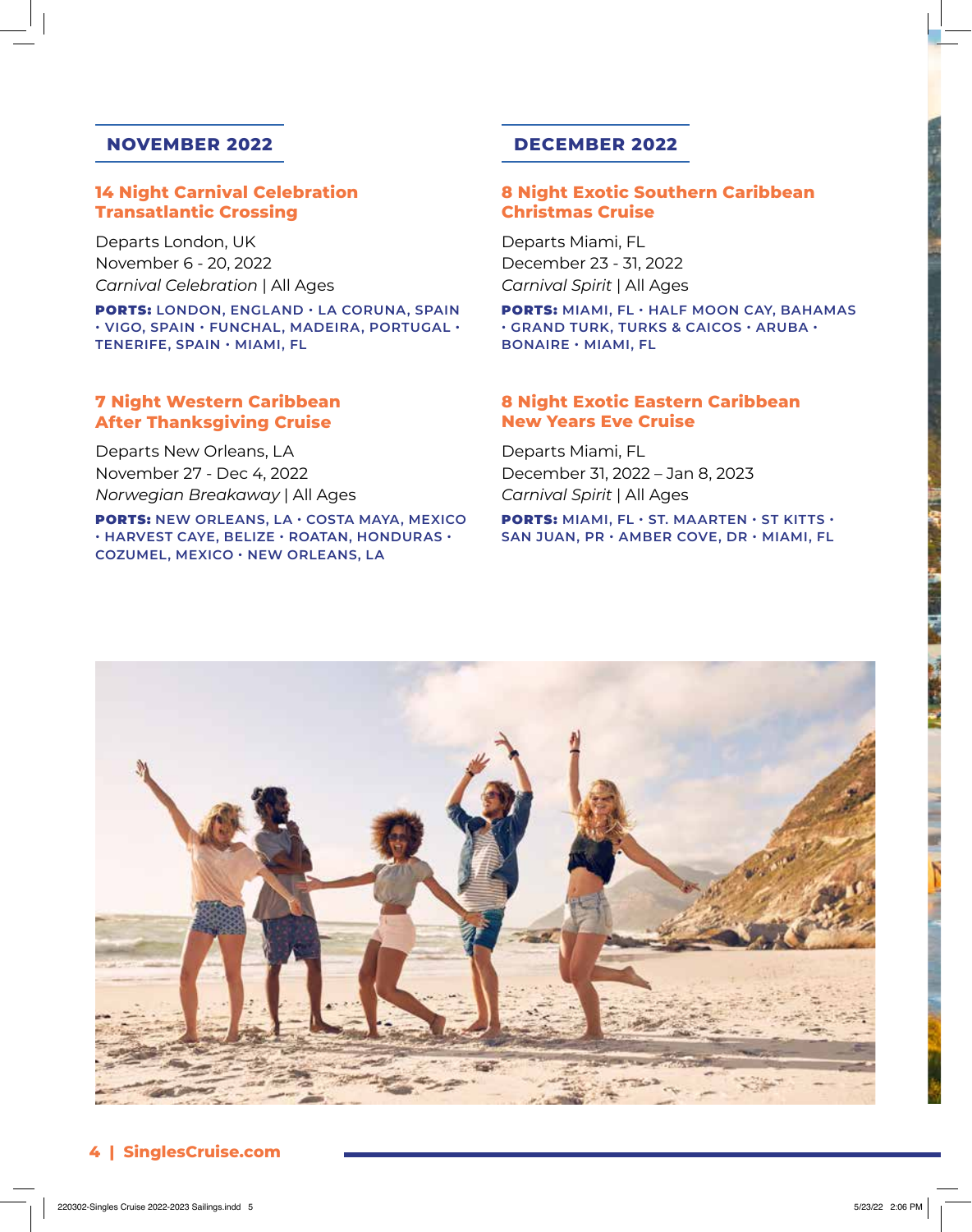

# **JANUARY 2023**

# **9 Night Southern Caribbean Cruise**

Departs Miami, FL January 13 - 22, 2023 *Grandeur of the Seas | Ages 40+*

PORTS: **MIAMI, FL • PUERTO PLATA, DR • ST. CROIX • BASSETERRE, ST. KITTS • PHILIPSBURG, ST. MAARTEN • SAN JUAN, PR • LABADEE, HAITI • MIAMI, FL**

# **12 Night South Africa Cruise**

Departs Cape Town, South Africa January 14 - 26, 2023 *Norwegian Jade* | All Ages

PORTS: **CAPE TOWN, SOUTH AFRICA • MOSSEL BAY • PORT ELIZABETH • RICHARD'S BAY • DURBAN • LUDERITZ • WALVIS BAY • CAPE TOWN, SOUTH AFRICA**

# **FEBRUARY 2023**

# **7 Night Great Stirrup Cay & Cozumel Cruise**

Departs Orlando, FL February 12 - 19, 2023 Norwegian Prima | All Ages

PORTS: **ORLANDO, FL • COZUMEL, MEXICO • GEORGE TOWN, CAYMAN ISLANDS • OCHO RIOS, JAMAICA • GREAT STIRRUP CAY • ORLANDO, FL**

# **14 Night Antarctica & South America**

Departs Buenos Aires, Argentina February 26 - Mar 12, 2023 Norwegian Star | All Ages

PORTS: **BUENOS AIRES, ARGENTINA • PUERTO MADRYN, ARGENTINA • PUNTA ARENAS, CHILE • USHUAIA, ARGENTINA • DECEPTION ISLAND, ANTARCTICA • ELEPHANT ISLAND / CAPE LOOKOUT • STANLEY, FALKLAND ISLANDS • PUNTA DEL ESTE, URUGUAY • BUENOS AIRES, ARGENTINA**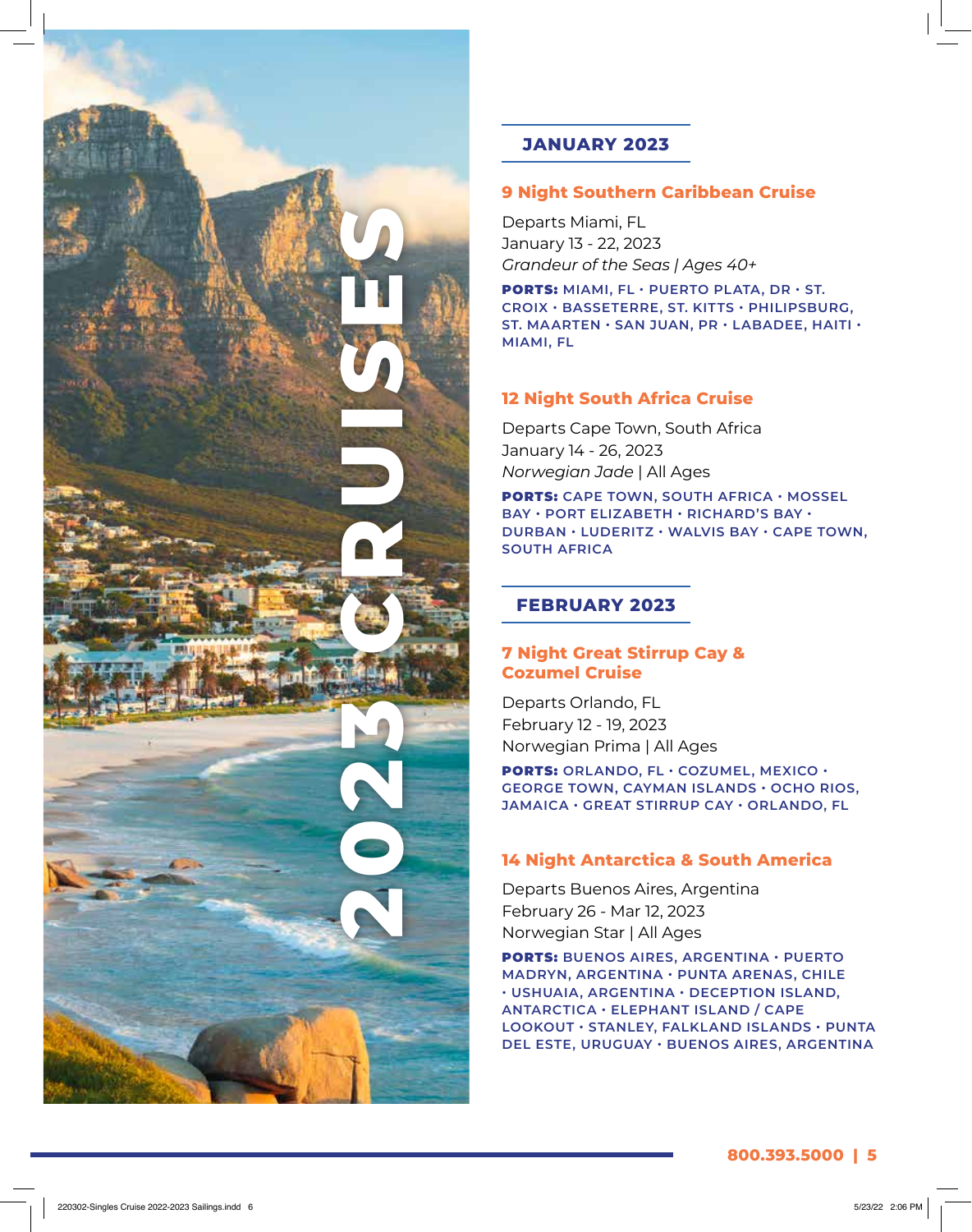### **MARCH 2023**

#### **8 Night Southern Caribbean Cruise**

Ft Lauderdale, FL March 11 - 19, 2023 *Odyssey of the Seas* | All Ages

PORTS: **FT LAUDERDALE, FL • LABADEE, HAITI • ORANJESTAD, ARUBA • WILLEMSTAD, CURACAO • FT LAUDERDALE, FL**

**7 Night South America Cruise from Buenos Aires**

Departs Buenos Aires, Argentina March 12 - Mar 19, 2023 *Norwegian Star* | All Ages

PORTS: **BUENOS AIRES, ARGENTINA • PUNTA DEL ESTE, URUGUAY • SAO PAULO, BRAZIL • ILHA GRANDE, BRAZIL • BUZIOS • RIO DE JANEIRO**

# **APRIL 2023**

#### **7 Night Exotic Eastern Caribbean**

Departs Miami, FL April 23 - 30, 2023 *Carnival Celebration* | All Ages

PORTS: **MIAMI, FL • AMBER COVE, DR • SAN JUAN, PR • ST THOMAS • MIAMI, FL**

#### **7 Night Mexican Riviera Cruise**

Departs Los Angeles, CA April 29 - May 6, 2023 *Carnival Panorama* | All Ages

PORTS: **LOS ANGELES, CA • PUERTO VALLARTA • MAZATLAN • CABO SAN LUCAS • LOS ANGELES, CA**

#### **MAY 2023**

#### **5 Night Virgin Voyages Adults Only**

Departs Miami, FL May 26 - 31, 2023 *Scarlet Lady* | Adults Only

PORTS: **MIAMI, FL • PUERTO PLATA • BEACH CLUB AT BIMINI • MIAMI, FL**

#### **JUNE 2023**

#### **10 Night GREEK ISLES & ITALY CRUISE**

Departs Rome, Italy June 25 - July 5, 2023 *Norwegian Breakaway* | All Ages

PORTS: **ROME • SANTORINI • ATHENS • MYKONOS • CORFU • DUBROVNIK • MESSINA • NAPLES • FLORENCE/PISA • ROME**

## **JULY 2023**

### **7 Night Celebrity Summit Bermuda Cruise**

Departs Cape Liberty, NJ July 9 - 16, 2023 *Celebrity Summit* | All Ages

PORTS: **CAPE LIBERTY, NJ • STATUE OF LIBERTY (CRUISING) • ROYAL NAVAL DOCKYARD, BERMUDA • CAPE LIBERTY, NJ**



#### **6 | SinglesCruise.com**